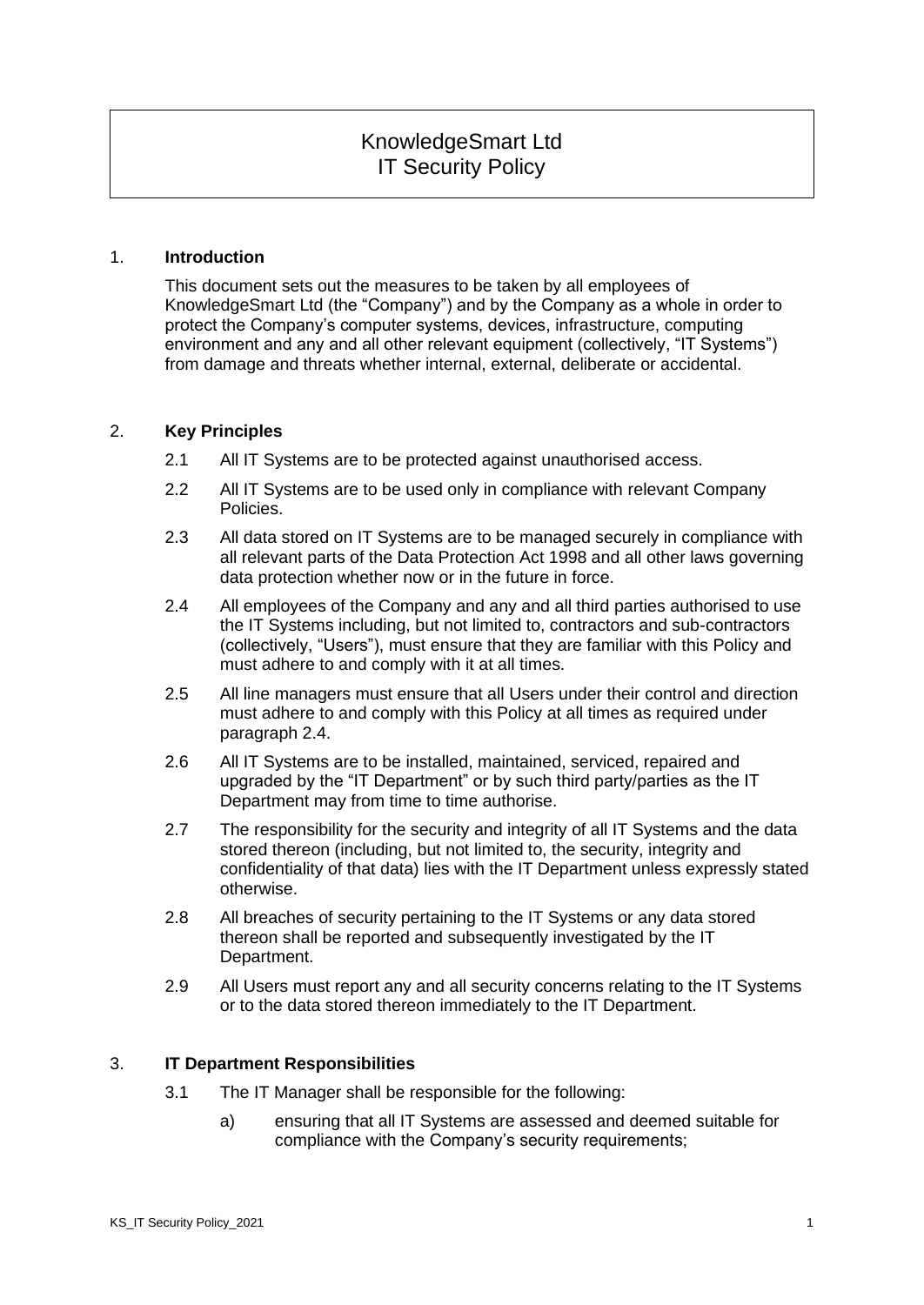- b) ensuring that IT security standards within the Company are effectively implemented and regularly reviewed; and
- c) ensuring that all Users are kept aware of the requirements of this Policy and of all related legislation, regulations and other relevant rules whether now or in the future in force including, but not limited to, the Data Protection Act 1998 and the Computer Misuse Act 1990.
- 3.2 The IT Staff shall be responsible for the following:
	- a) assisting all Users in understanding and complying with this Policy;
	- b) providing all Users with appropriate support and training in IT security matters and use of IT Systems:
	- c) ensuring that all Users are granted levels of access to IT Systems that are appropriate for each User, taking into account their job role, responsibilities and any special security requirements;
	- d) receiving and handling all reports relating to IT security matters and taking appropriate action in response;
	- e) taking proactive action, where possible, to establish and implement IT security procedures and raise User awareness;
	- f) assisting the IT Manager in monitoring all IT security within the Company and taking all necessary action to implement this Policy and any changes made to this Policy in the future; and
	- g) ensuring that regular backups are taken of all data stored within the IT Systems at intervals no less than monthly and that such backups are stored at a suitable location off the Company premises.

#### 4. **Users' Responsibilities**

- 4.1 All Users must comply with all relevant parts of this Policy at all times when using the IT Systems.
- 4.2 All Users must use the IT Systems only within the bounds of UK law and must not use the IT Systems for any purpose or activity which is likely to contravene any UK law whether now or in the future in force.
- 4.3 Users must immediately inform the IT Department of any and all security concerns relating to the IT Systems.
- 4.4 Users must immediately inform the IT Department of any other technical problems (including, but not limited to, hardware failures and software errors) which may occur on the IT Systems.
- 4.5 Any and all deliberate or negligent breaches of this Policy by Users will be handled as appropriate under the Company's disciplinary procedures.

## 5. **Software Security Measures**

5.1 All software in use on the IT Systems (including, but not limited to, operating systems and individual software applications) will be kept up-to-date and any and all relevant software updates, patches, fixes and other intermediate releases will be applied at the sole discretion of the IT Department. This provision does not extend to upgrading software to new 'major releases' (e.g. from version 1.0 to version 2.0), only to updates within a particular major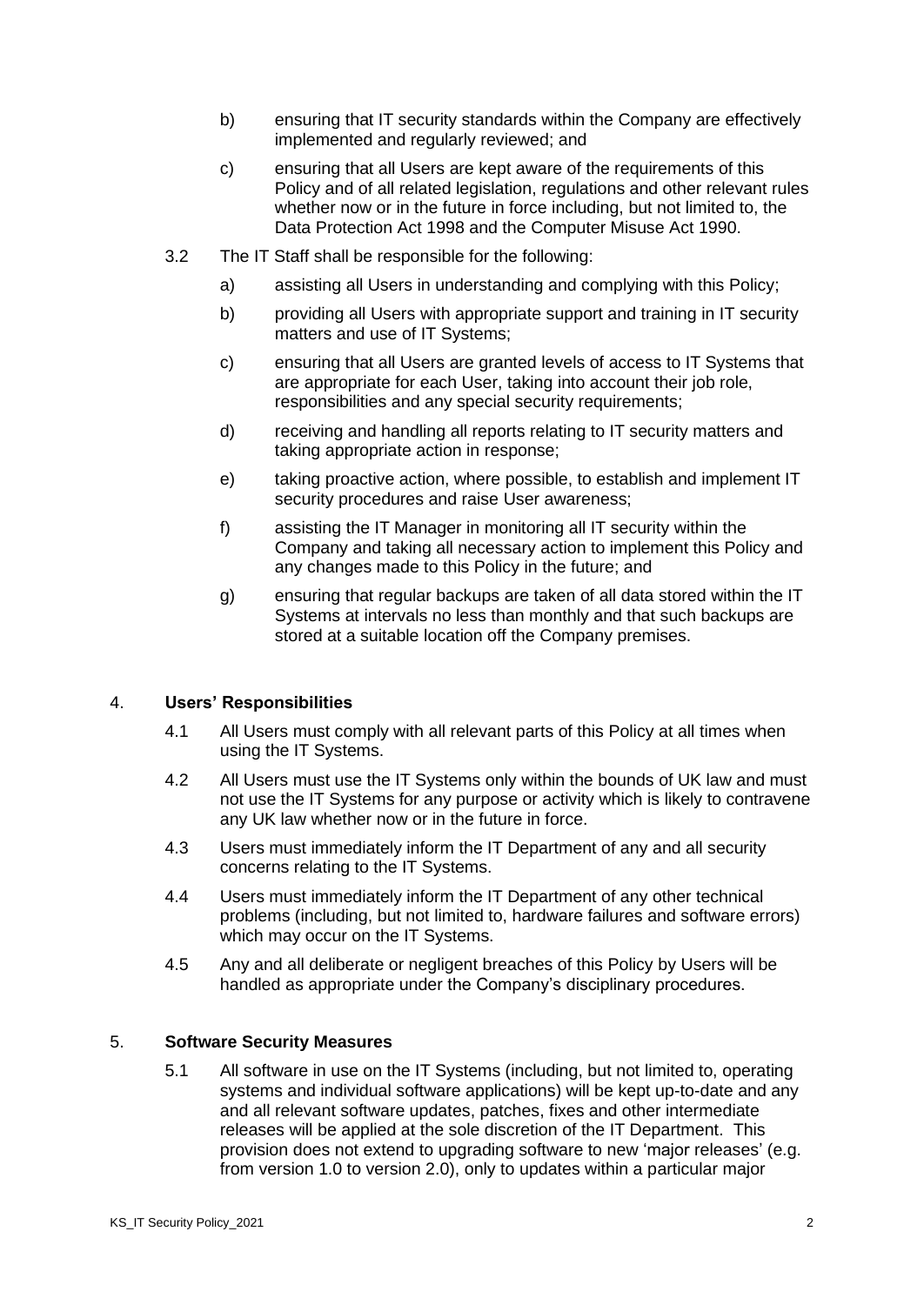release (e.g. from version 1.0 to version 1.0.1 etc.). Unless a software update is available free of charge it will be classed as a major release and thus falls within the remit of new software procurement and outside the scope of this provision.

- 5.2 Where any security flaw is identified in any software that flaw will be either fixed immediately or the software may be withdrawn from the IT Systems until such time as the security flaw can be effectively remedied.
- 5.3 No Users may install any software of their own, whether that software is supplied on physical media or whether it is downloaded, without the approval of the IT Manager. Any software belonging to Users must be approved by the IT Manager and may only be installed where that installation poses no security risk to the IT Systems and where the installation would not breach any licence agreements to which that software may be subject.
- 5.4 All software will be installed onto the IT Systems by the IT Department unless an individual User is given written permission to do so by the IT Manager. Such written permission must clearly state which software may be installed and onto which computer(s) or device(s) it may be installed.

### 6. **Anti-Virus Security Measures**

- 6.1 Most IT Systems (including all computers and servers) will be protected with suitable anti-virus, firewall and internet security software. All such anti-virus, firewall and internet security software will be kept up-to-date with the latest software updates and definitions.
- 6.2 All IT Systems protected by anti-virus software will be subject to a full system scan at least quarterly.
- 6.3 All storage media (e.g. USB memory sticks or disks of any kind) used by Users for transferring files must be virus-scanned before any files may be transferred. Such virus scans shall be performed by the IT Staff / Manager.
- 6.4 Users shall be permitted to transfer files using cloud storage systems. All files downloaded from any cloud storage system must be scanned for viruses during the download process.
- 6.5 Any files being sent to third parties outside the Company, whether by email, on physical media or by other means (e.g. FTP or shared cloud storage) must be scanned for viruses before being sent or as part of the sending process, as appropriate.
- 6.6 Where any virus is detected by a User this must be reported immediately to the IT Department (this rule shall apply even where the anti-virus software automatically fixes the problem). The IT Department shall promptly take any and all necessary action to remedy the problem. In limited circumstances this may involve the temporary removal of the affected computer or device. Wherever possible a suitable replacement computer or device will be provided within 3 working days to limit disruption to the User.
- 6.7 Where any User deliberately introduces any malicious software or virus to the IT Systems this will constitute a criminal offence under the Computer Misuse Act 1990 and will be handled as appropriate under the Company's disciplinary procedures.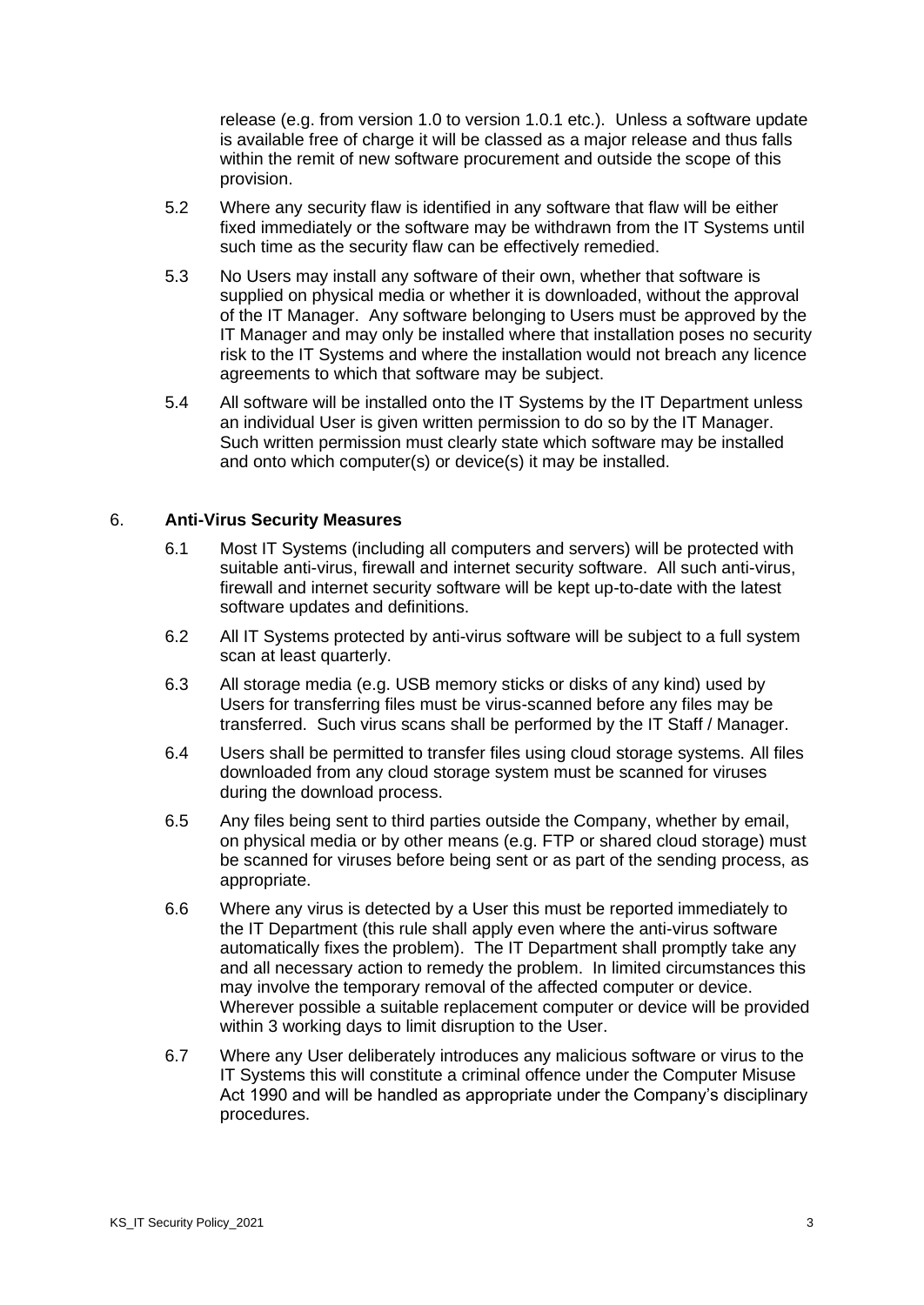# 7. **Hardware Security Measures**

- 7.1 Wherever practical, IT Systems will be located in rooms which may be securely locked when not in use or, in appropriate cases, at all times whether in use or not. Where access to such locations is restricted, Users must not allow any unauthorised individual access to such locations for any reason.
- 7.2 All IT Systems not intended for normal use by Users (including, but not limited to, servers, networking equipment and network infrastructure) shall be located, wherever possible and practical, in secured, climate-controlled rooms and/or in locked cabinets which may be accessed only by designated members of the IT Department.
- 7.3 No Users shall have access to any IT Systems not intended for normal use by Users (including such devices mentioned above) without the express permission of the IT Manager. Under normal circumstances whenever a problem with such IT Systems is identified by a User, that problem must be reported to the IT Department. Under no circumstances should a User attempt to rectify any such problems without the express permission (and, in most cases, instruction and/or supervision) of the IT Manager.
- 7.4 All non-mobile devices (including, but not limited to, desktop computers, workstations and monitors) shall, wherever possible and practical, be physically secured in place with a suitable locking mechanism. Where the design of the hardware allows, computer cases shall be locked to prevent tampering with or theft of internal components.
- 7.5 All mobile devices (including, but not limited to, laptops, netbooks, tablets, PDAs and mobile telephones) provided by the Company should always be transported securely and handled with care. In circumstances where such mobile devices are to be left unattended they should be placed inside a lockable case or other suitable container. Users should make all reasonable efforts to avoid such mobile devices from being left unattended at any location other than their private homes or Company premises. If any such mobile device is to be left in a vehicle it must be stored out of sight.
- 7.6 The IT Department shall maintain a complete asset register of all IT Systems. All IT Systems shall be labelled and the corresponding data shall be kept on the asset register.

# 8. **Access Security**

- 8.1 All IT Systems (and in particular mobile devices including, but not limited to, laptops, netbooks, tablets, PDAs and mobile telephones) shall be protected with a secure password or such other form of secure log-in system as the IT Department may deem appropriate. Such alternative forms of secure log-in may include fingerprint identification and facial recognition.
- 8.2 All passwords must, where the software, computer or device allows:
	- 8.2.1 be at least 6 characters long;
	- 8.2.2 contain a combination of upper and lower case characters, numbers and special characters;
	- 8.2.3 be changed at least every 90 days;
	- 8.2.4 be different from the previous password;
	- 8.2.5 not be obvious or easily guessed (e.g. birthdays or other memorable dates, memorable names, events or places etc.); and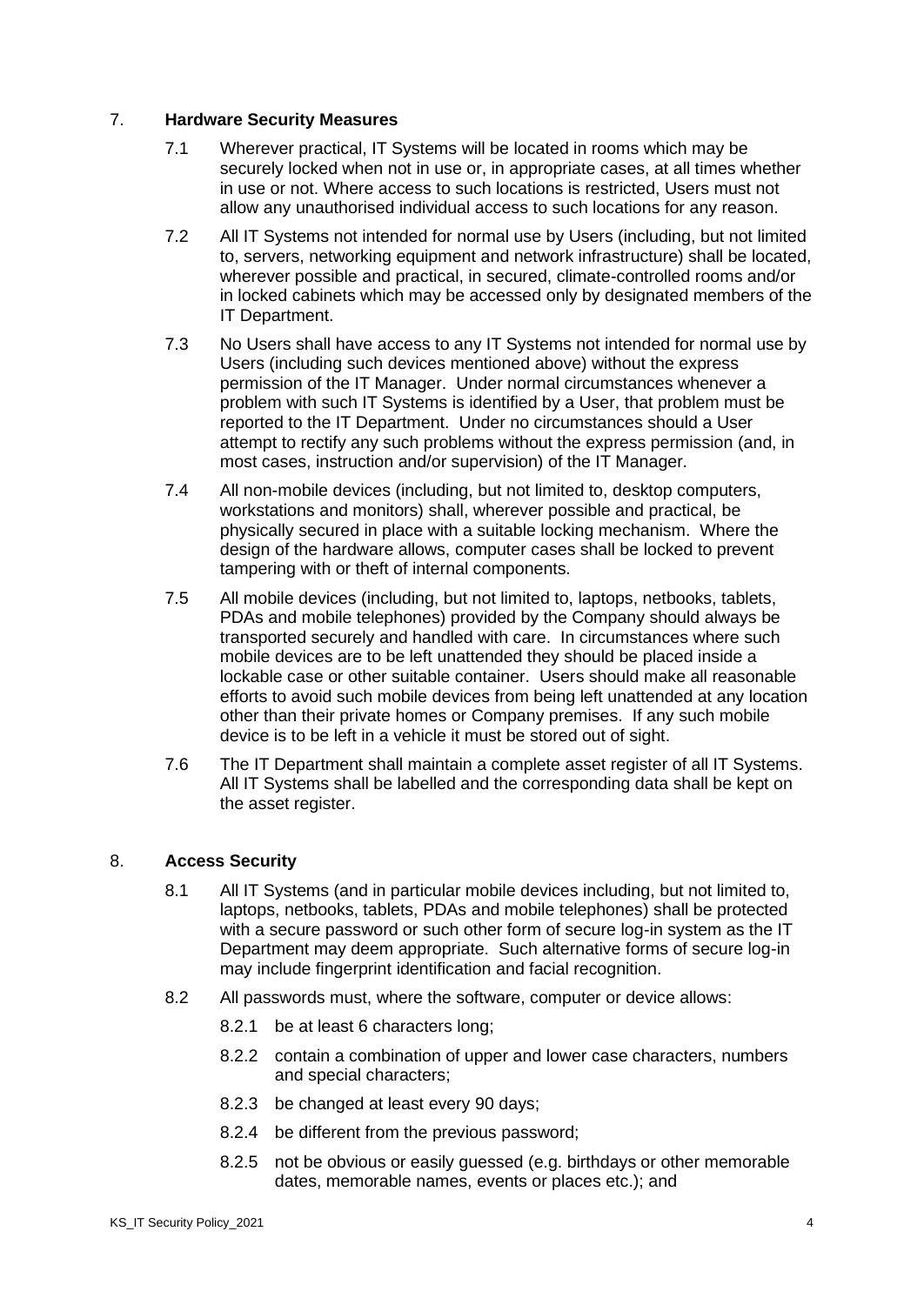- 8.2.6 be created by individual Users.
- 8.3 Passwords should be kept secret by each User. Under no circumstances should a User share their password with anyone including the IT Manager and the IT Staff. No User will be legitimately asked for their password by anyone at any time and any such request should be refused. If a User has reason to believe that another individual has obtained their password they should change their password immediately.
- 8.4 If a User forgets their password, this should be reported to the IT Department. The IT Department will take the necessary steps to restore the User's access to the IT Systems which may include the issuing of a temporary password which may be fully or partially known to the member of the IT Staff responsible for resolving the issue. A new password must be set up by the User immediately upon the restoration of access to the IT Systems.
- 8.5 All IT Systems with displays and user input devices (e.g. mouse, keyboard, touchscreen etc.) shall be protected, where possible, with a password protected screensaver that will activate after 3 minutes of inactivity. This time period cannot be changed by Users and Users may not disable the screensaver. Activation of the screensaver will not interrupt or disrupt any other activities taking place on the computer (e.g. data processing).
- 8.6 Users may not use any software which may allow outside parties to access the IT Systems without the express consent of the IT Manager. Any such software must be reasonably required by the User for the performance of their job role and must be fully inspected and cleared by the IT Manager.

# 9. **Data Protection**

- 9.1 All personal data (as defined in the Data Protection Act 1998) collected, held and processed by the Company will be collected, held and processed strictly in accordance with the eight Data Protection Principles of the Data Protection Act 1998, the provisions of the Data Protection Act 1998 and the Company's Data Protection Policy.
- 9.2 All Users handling data for and on behalf of the Company shall be subject to, and must comply with, the provisions of the Company's Data Protection Policy.

# 10. **Internet and Email Use**

- 10.1 All Users shall be subject to, and must comply with, the provisions of the Company's Communications, Email and Internet Policy when using the IT Systems.
- 10.2 Where provisions in this Policy require any additional steps to be taken to ensure IT security when using the internet or email over and above the requirements imposed by the Communications, Email and Internet Policy, Users must take such steps as required.

# 11. **Reporting IT Security Breaches**

11.1 All concerns, questions, suspected breaches or known breaches shall be referred immediately to the IT Department.